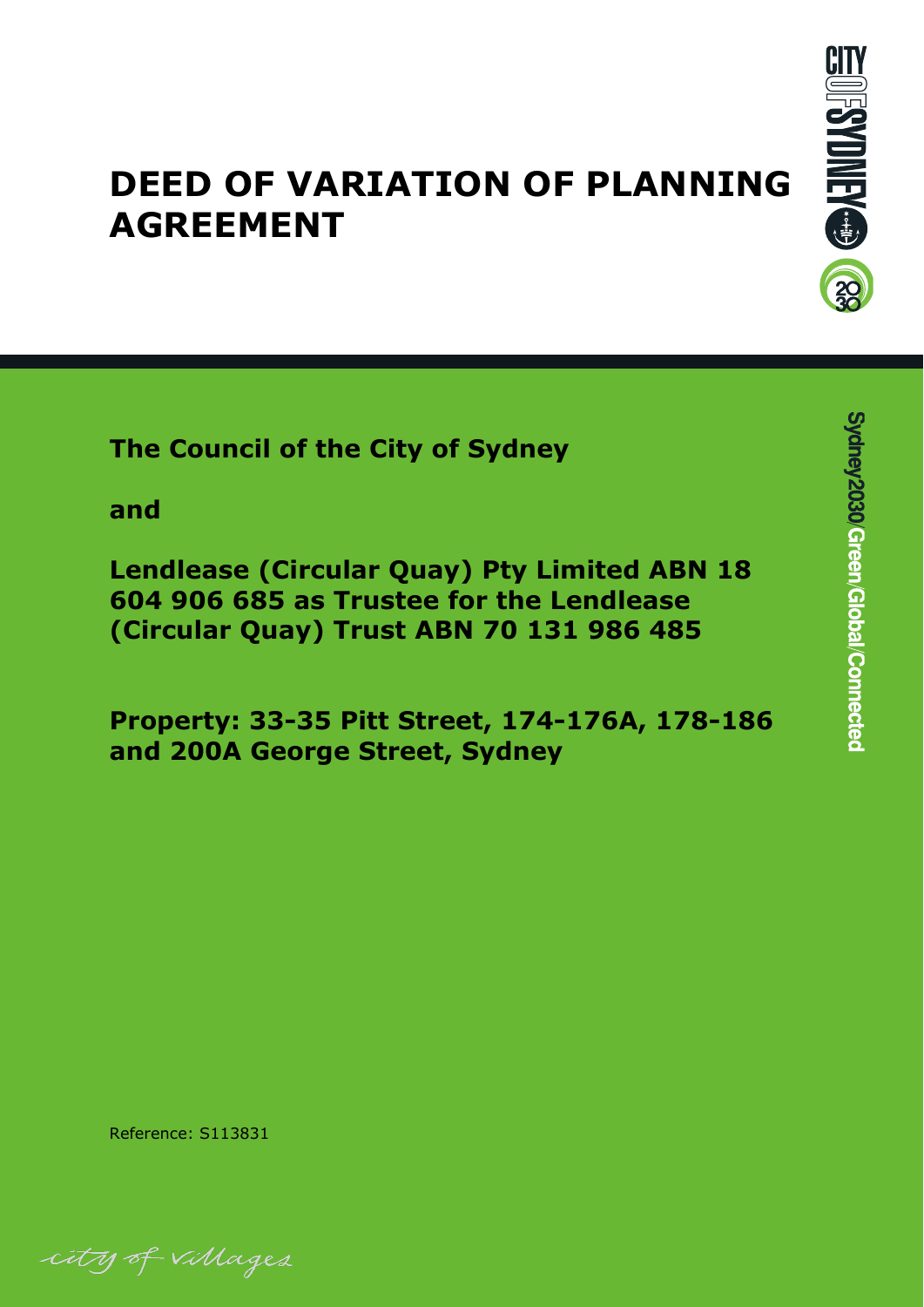## **DEED OF VARIATION**

#### **THIS DEED** is made on 2021

- **(1) THE COUNCIL OF THE CITY OF SYDNEY** ABN 22 636 550 790 of Town Hall House, 456 Kent Street Sydney NSW 2000 (**City**);
- (2) **LENDLEASE (CIRCULAR QUAY) PY LIMITED ABN 18 604 906 685 as TRUSTEE FOR THE LENDLEASE (CIRCULAR QUAY) TRUST ABN 70 131 986 485** of 30-34 Hickson Road Millers Point NSW 2000 (**Developer**)

## **BACKGROUND**

- A. The City and the Developer are parties to the Agreement.
- B. The City and the Developer have agreed to vary the Agreement in the manner set out in this Deed of Variation.

## **THE PARTIES AGREE AS FOLLOWS:**

## **1 INTERPRETATION**

1.1 In this Deed of Variation, unless the context otherwise requires:

**Agreement** means the planning agreement between the City and the Developer dated 25 July 2016 and varied by a letter of variation dated 19 March 2018.

**Deed of Variation means this deed of variation of the Agreement and all** annexures, schedules, attachments and exhibits.

## 1.2 **Rules for interpreting this Deed of Variation**

Headings are for convenience only, and do not affect interpretation. The following rules also apply in interpreting this Deed of Variation, except where the context makes it clear that a rule is not intended to apply.

- (a) A reference to:
	- (i) a legislative provision or legislation (including subordinate legislation) is to that provision or legislation as amended, re-enacted or replaced, and includes any subordinate legislation issued under it;
	- (ii) a document (including this document) or agreement, or a provision of a document (including this document) or agreement, is to that document, agreement or provision as amended, supplemented, replaced or novated;
	- (iii) a party to this document or to any other document or agreement includes a permitted substitute or a permitted assign of that party;
	- (iv) a person includes any type of entity or body of persons, whether or not it is incorporated or has a separate legal identity, and any executor, administrator or successor in law of the person; and
	- (v) anything (including a right, obligation or concept) includes each part of it.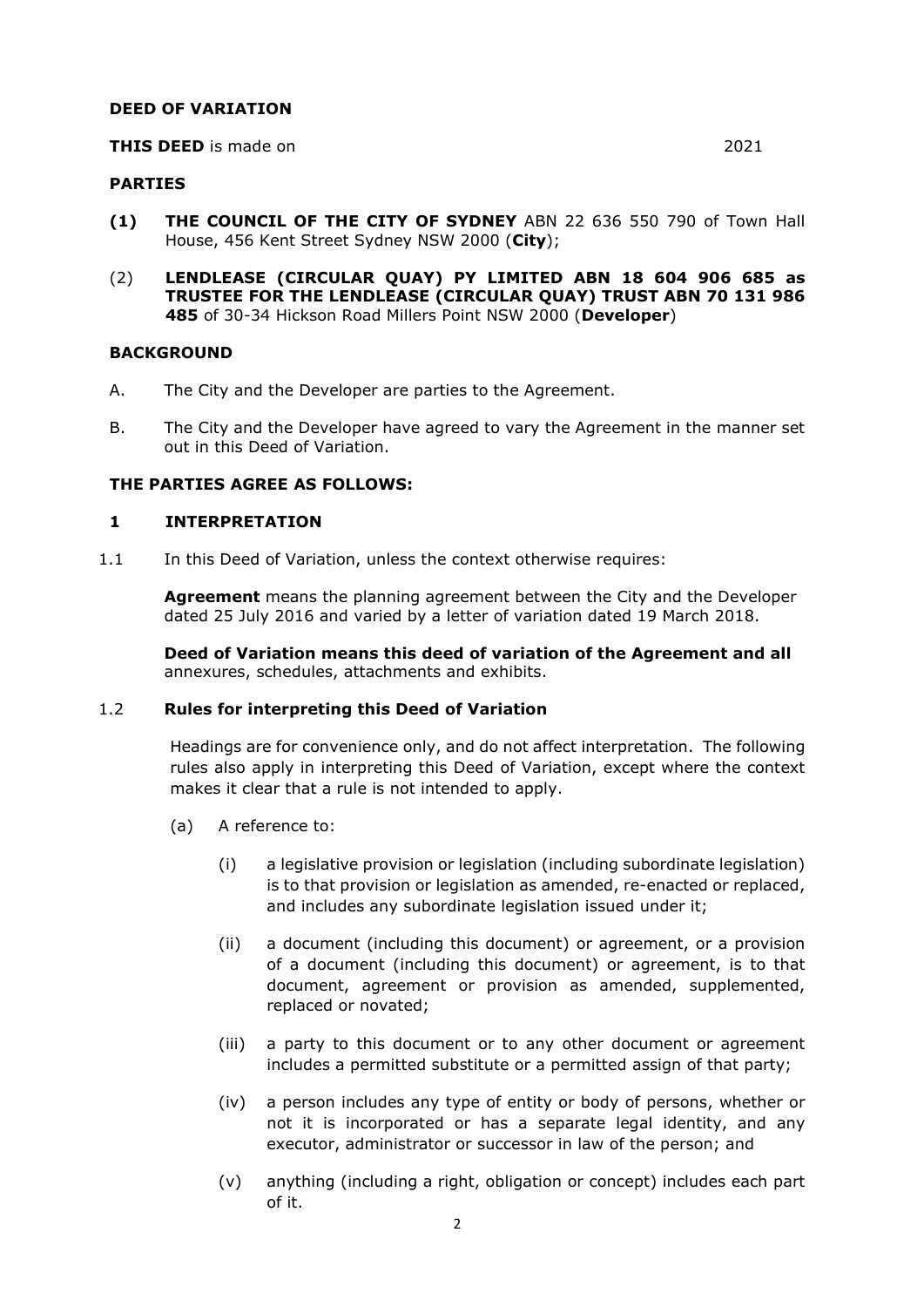- (b) A singular word includes the plural, and vice versa.
- (c) A word which suggests one gender includes the other genders.
- (d) If a word or phrase is defined, any other grammatical form of that word or phrase has a corresponding meaning.
- (e) If an example is given of anything (including a right, obligation or concept), such as by saying it includes something else, the example does not limit the scope of that thing.
- (f) The words subsidiary, holding company and related body corporate have the same meanings as in the Corporations Act.
- (g) A reference to dollars or \$ is to an amount in Australian currency.
- (h) A reference to this document includes the agreement recorded by this document.
- (i) Words defined in the GST Act have the same meaning in clauses about GST.
- (j) A reference to a month is to a calendar month.
- 1.3 A reference to a term defined in the Agreement has the same meaning when used in this Deed of Variation.
- 1.4 This Deed of Variation is not to be interpreted against the interests of a party merely because that party proposed this document or some provision in it or because that party relies on a provision of this document to protect itself.

# **2 VARIATION OF AGREEMENT**

The Agreement is varied as follows:

## 2.1 In **Item 1.1 Definitions**

The following definitions are added:

**Base Building Voids** means the voids located on level 2 and 3 of the Business Innovation Space.

**Base Building Voids Cost** means the amount payable for the design and installation of the Base Building Voids as set out in the Performance Brief, being \$388,632.

**Business Innovation Space** means that part of the Development described in section 2.1(g) of Annexure A and section 2.7 of the Performance Brief.

**Cold Shell Rescope Costs** means the amount payable for the additional works agreed between the City and the Developer necessary to achieve an Occupation Certificate for the Business Innovation Space, being \$298,181.

**Main Works (CC-B1)** means the works listed as B1 in condition 1 of development consent D/2017/1620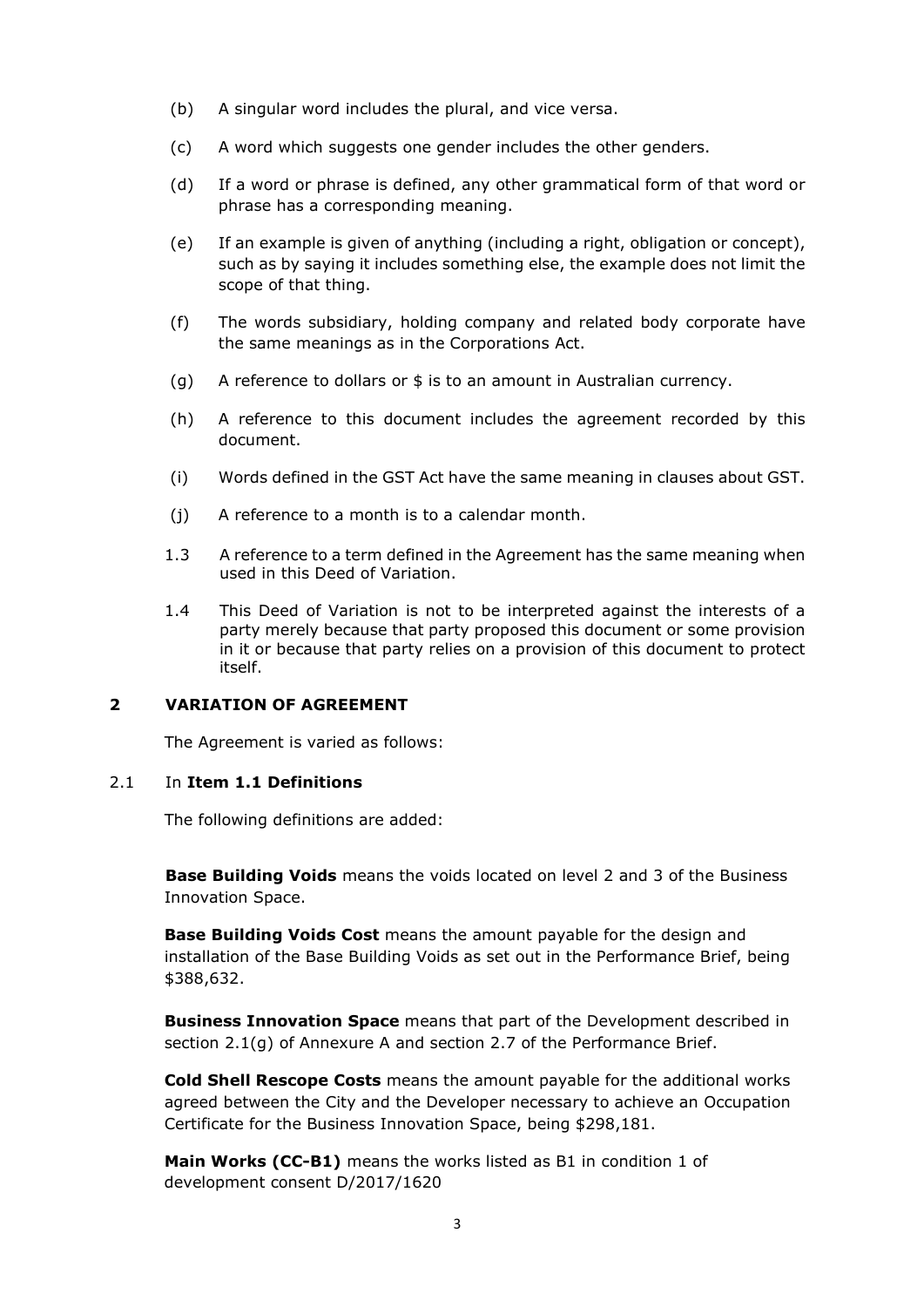**Public Benefits (CC-PB1)** means the works listed as PB1 in condition 1 of development consent D/2017/1620.

# **Relevant Construction Certificate** means:

- (a) for the Business Innovation Space Base Building Works, Laneways and Lane Level Public Plaza – the first Construction Certificate for the Main Works (CC-B1);
- (b) for the George Street Public Cycle Facility the first Construction Certificate for the Public Benefits (CC-PB1); and
- (c) for the Community Building, Public Art and George Street Public Plaza the first Construction Certificate for the Community Building.

**Warm Shell Give Back Credit** means the credit amount agreed between the parties for the deletion of the warm shell scope for the Business Innovation Space being an amount of \$1,197,953

# 2.2 In **Item 1.1 Definitions**

The following definitions are amended as follows:

**Jacksons on George Remodelling** delete the wording "means the remodelling of the existing building located on the Jacksons on George Property" and replace with the wording "means the demolition and redevelopment of the building located on the Jacksons on George Property in accordance with development consent D/2017/1620".

**Minimum Ecologically Sustainable Design Requirements** delete the wording of the definition and replace with the following wording

- (a) a design for the commercial tower building and its services to achieve at minimum
	- (i) 5 star Green star rating under Its Green Star As Built Office (v3) ratings tool, or its equivalent; and
	- (ii) A 5 star NABERS Energy rating; and
- (b) the commercial tower building and its services being designed to be capable of achieving minimum 4 star NABERS water.

## 2.3 In **clause 10.3 (a) (viii)**:

In the first line after the words "the detailed designs for" insert the words "an item of"

In the second line after the words "date of issue of" delete the word "a" and add the word "the Relevant" before the words "Construction Certificate"

In the third line after the words "Construction Certificate" add the words "for that item of the Developer's Works." and delete the words " that approves the construction of any structures above the ground floor of the Development".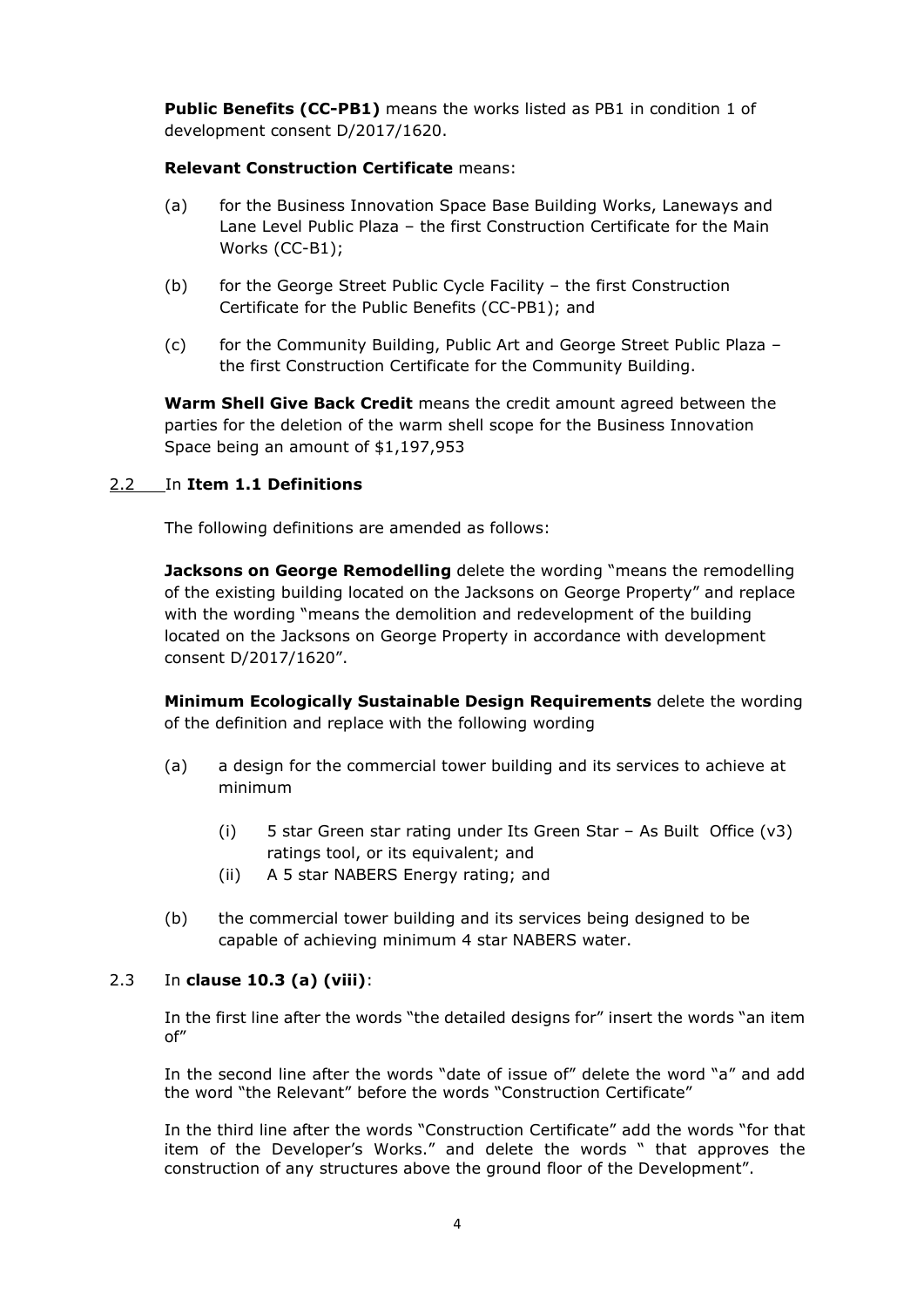# 2.4 In **clause 10.3 (a) (ix)**:

At the beginning of the first line insert the words "an item of" before the words "the Developer's Works"

In the first line delete the word "do" after the words "the Developer's Works" and replace with the word "does".

In the second line after the words "date of issue of the" delete the word "first" and add the word "Relevant" before the words "Construction Certificate"

In the third line delete the words "the Development" and replace with the words "that item of the Developer's Works"

## 2.5 In **Schedule 1 Agreement Details:**

**Item 7 Guarantee Due Date** - At the beginning of the first line add the words "For each separate Guarantee" and after the words "prior to the" delete the word "first" and replace with the word "Relevant".

In the second line delete the words "for the Development" and replace with the words "for that item of the Developer's Works".

## 2.6 **In Schedule 3 Public Benefits:**

## **1. PUBLIC BENEFITS OVERVIEW**

## **Item 1 Monetary Contribution, Column 2 Attributed Value**

Delete the wording in Column 2 and replace with the following wording:

"An amount equal to the sum of the following amounts:

1) \$8,140,000 (as estimated) being an amount calculated on a rate of \$2,200 per square metre x net lettable area of the Premises and indexed in accordance with paragraph 2.2 below; plus

(2) \$1,197,953 being the Warm Shell Give Back Credit; less

(3) \$388,632 being the Base Building Voids Cost; less

(4) \$298,181 being the Cold Shell Rescope Costs".

# 2.7 **2. PAYMENT OF MONETARY CONTRIBUTION**

## **In paragraph 2.5 Business Innovation Space Fitout (c):**

In the first line delete the words "the Developer must use its best endeavours to procure early access by the City to the Premises" and replace with the words "that the City will be given access to the Premises" before the words "for the purposes of carrying out the Business Innovation Space fitout".

In the second line delete the words "however the City acknowledges any such early access will not be provided earlier than 6 weeks prior to" and insert the words "the day after" before the words "practical completion of the Commercial Tower".

# 2.8 **5. FINAL DESIGN OF DEVELOPER'S WORKS**

## **In paragraph (a):**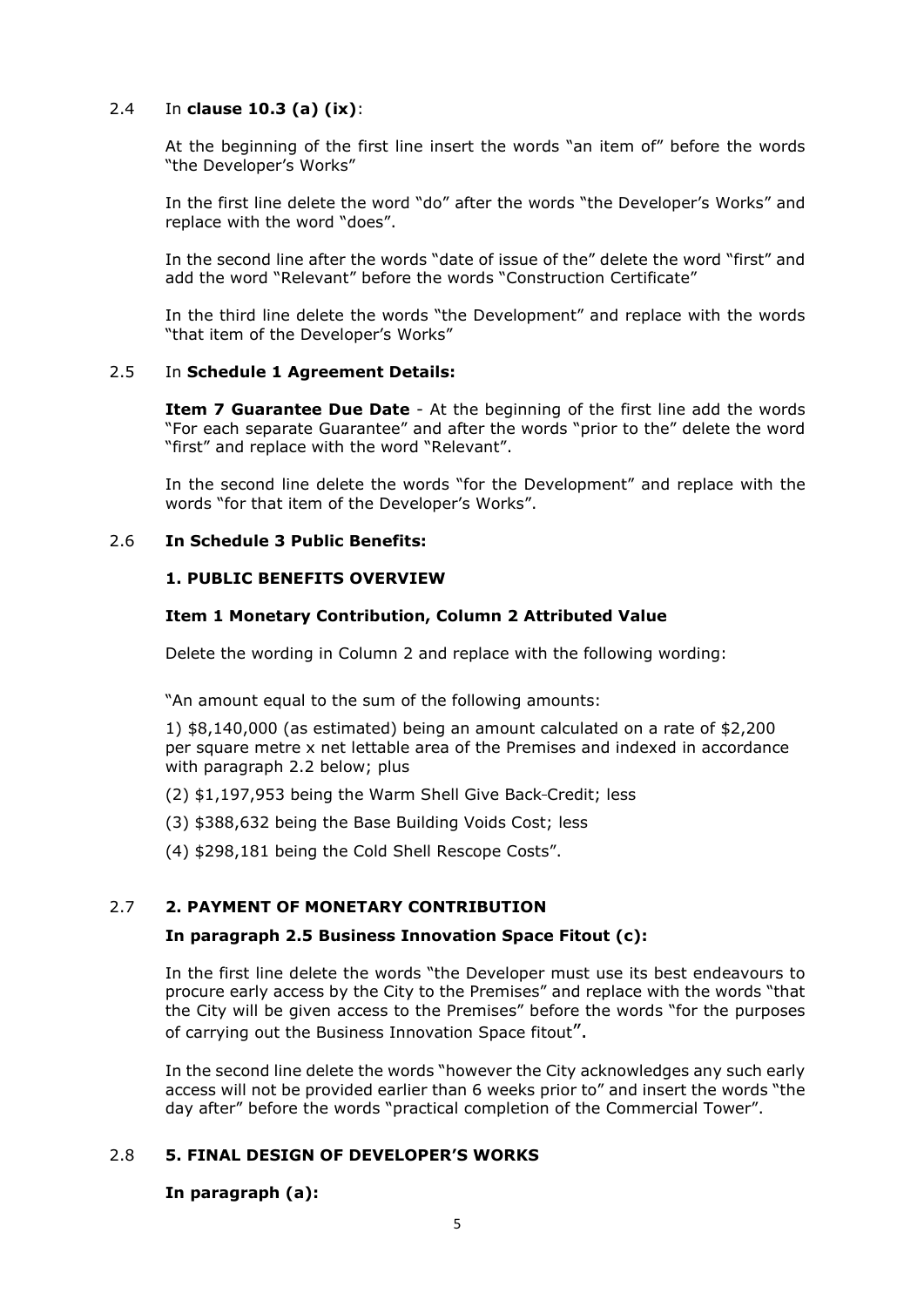In the second line after the words "the design of" add the words "a particular item of".

In the fourth line delete the word "first" and replace with the word "Relevant", and after the words "Construction Certificate". Delete the words "for the Development" and replace with the words "for that item of the Public Benefits component of the Developer's Works"

## **Add a new paragraph (b) as follows:**

"For the Public Benefit components of the Developer's Works other than the George Street Public Plaza, Community Building and Public Art, within 60 Business Days after the City's Representative has received the detailed design drawings and detailed costs estimate for the particular item of the Public Benefit components of the Developer's Works, the City will inform the Developer in writing as to whether the detailed design drawings and costs estimate are approved. If the detailed design drawings or costs estimate are not approved, the City will inform the Developer in writing of what further information or modifications are required and the Developer will have a further 15 Business Days to re-submit the required information, following which the process outlined in this paragraph (b) will apply again".

## **In paragraph (c):**

At the beginning of the first line add the words "For the George Street Public Plaza, Community Building and Public Art"

In the first line delete the number "60" and replace with the number "30" before the words "Business Days".

In the third line after the words "detailed costs estimate" add the words " for the particular item of the Public Benefit components of the Developer's Works" and delete the words "(with respect to the George Street Public Plaza, Community Building and Public Art only)"

In the last line after the word paragraph delete (b) and replace with (c).

### **In paragraph (d)(i):**

In the second line after the words "related to" and before the words "the Developer's Works" insert the words "that particular item of the Public Benefits component of".

## **In paragraph (e):**

In the fifth line after the words "in order to carry out" and before the words "the Developer's Works" insert the words "that particular item of the Public Benefits component of".

## **In paragraph (f):**

In the first line after the words "the value of" and before the words "the Developer's Works" insert the words "a particular item of the Public Benefits component of".

In the fourth line after the words "the scope of" and before the words "the Developer's Works" insert the words "a particular item of the Public Benefits component of".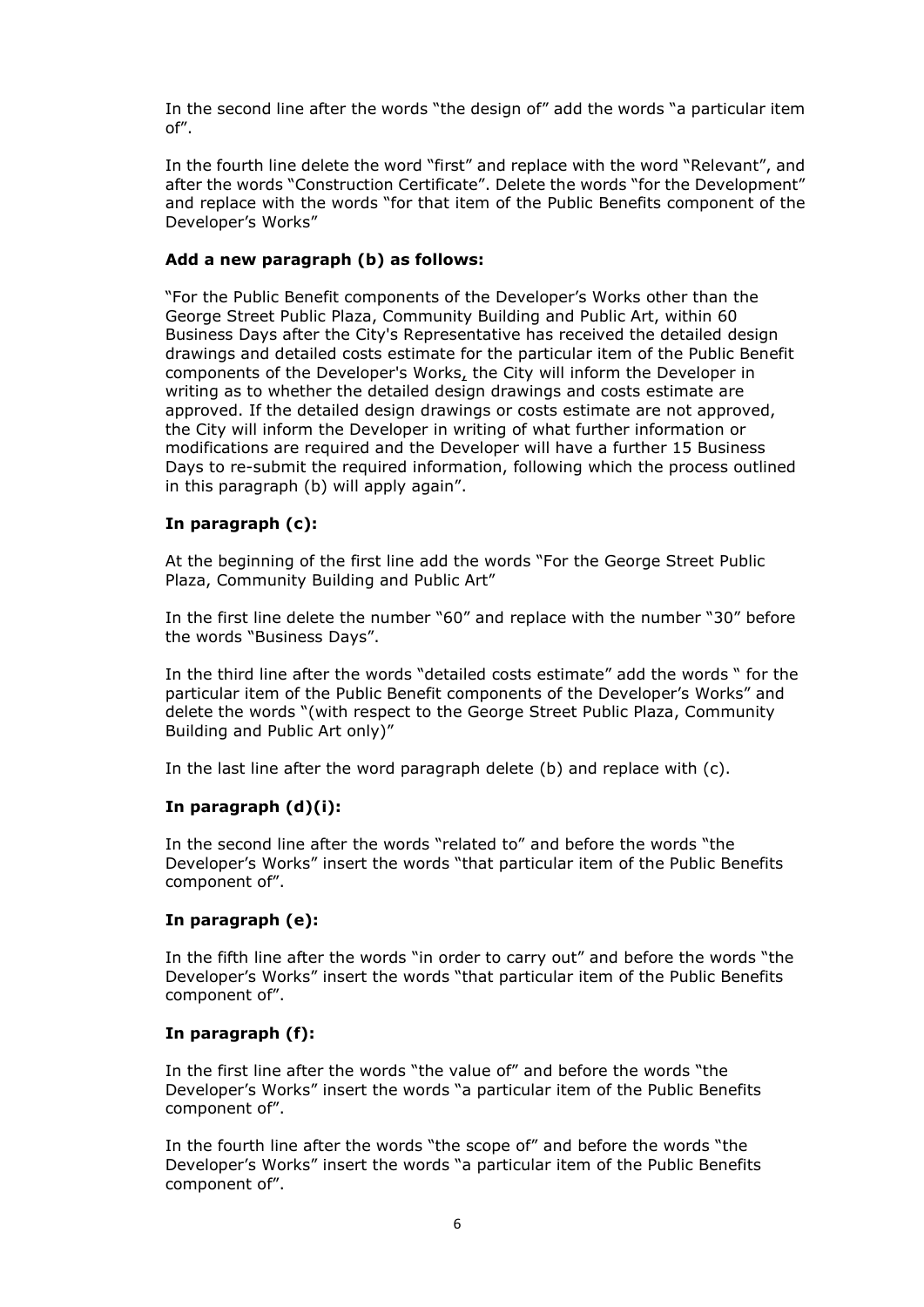## 2.9 **9 PREMISES**

## **In the table entitled Business Innovation Space Long Term Lease – Detailed Lease Terms**

In the third item - Commencing Date, in the first line of the second column delete the number "6" after the words "the date that is" and replace with the number "12".

## **In the table entitled Business Innovation Space Short Term Lease – Detailed Lease Terms**

In the third item - Commencing Date in the first line of the second column delete the number "6" after the words "the date that is" and replace with the number "12".

## 2.10 **In Annexure A – Public Benefits – additional plans and specifications 2 DEVELOPER'S WORKS**

## **2.1 Description of Developer's Works**

## **In paragraph (b) George Street Public Cycle Facility:**

In the ninth line delete the words "target of 300" before the word "bicycles" and replace with the words "minimum of 200".

## **In paragraph (c) Community Building:**

In the third line delete the words "and an option of a third floor" after the words "an accessible roof area".

In the sixth line delete the number "5" after the words "include a minimum" and replace with the number "3.6".

In the seventh line delete the number "4" after the words "a minimum" and replace with the number "2.7" before the words "metre high".

In the eleventh line delete the word "glass" after the words "include an internal".

## **In paragraph (g) Business Innovation Space Base Building Works:**

In the fifth line add a new paragraph with the words "The Base Building Voids will be constructed by the Developer in accordance with the Performance Brief".

In the seventh line after the words "will be provided" insert the words "as a Cold Shell" and delete the words "Warm Shell".

In the tenth line – bullet point - delete the wording "Grade A commercial office space in accordance with the Property Council of Australia's "A Guide to Office Building Quality 2012 (for new buildings) including" and add the wording "Cold shell base building for a Grade A commercial office space in accordance with the Property Council of Australia's "A Guide to Office Building Quality 2012 (for new buildings) including"

In sub paragraph a) in the second line after the words " operational (1:8 sq m occupancy)" delete the wording "designed to achieve Grade A commercial office space in accordance with the Property Council of Australia's "A Guide to Office Building Quality 2012 (for new buildings)"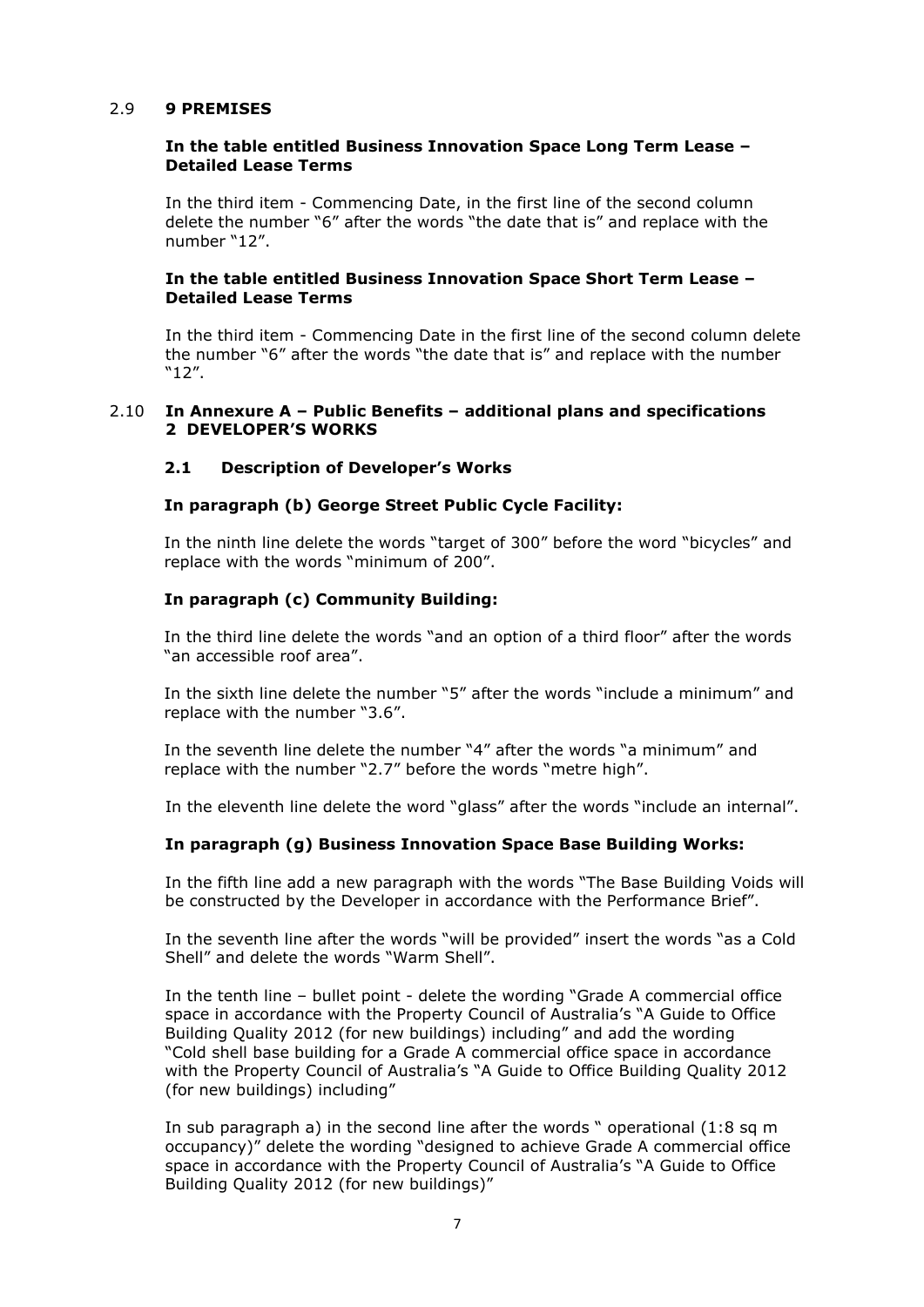In sub paragraph a) i. insert the words "to allow a" before the words "minimum clear internal ceiling height of 3.85 m" and add the words "assuming a ceiling by tenant, services and structural zone of 1250mm and no access floor" after the words "minimum clear internal ceiling height of 3.85 m"

In subparagraph a) ii delete the words "5 Star Green Star As Built Rating, NABERS 5 Star Energy Rating and 4 Star Water Rating" and add the words "to achieve the Minimum Ecologically Sustainable Design Requirements; and".

At the beginning of sub paragraph a) iii add the words "infrastructure to support" before the words "separate metering of".

In subparagraph b):

Delete "b) i Ceiling" and "b) ii Carpet".

Add a new subparagraph b) ii with the following wording "Life safety systems operational (based on open plan), emergency and exit lighting; and"

In subparagraph b) iii delete the word "data and insert the words "minimum of 2 physically separated tenant data risers".

Delete "b) iv Lighting, mechanical and life safety systems operational (based on open plan) and".

In subparagraph c)

In the eighth line delete the words "Warm Shell" after the words "additional scope beyond" and add the words "Cold Shell".

In the ninth line after the words "will be a fitout cost" add the words "borne by the City"

## 2.11 **Annexure B APDG Block 4 Community Components Performance Brief 10 May 2016v2**

# **In sub clause 1.3.5:**

In the fourth line delete the figure "4.5" after the word "minimum" and before the word "metre" and replace with the figure "3.6".

In the fifth line delete the figure "3.5" after the word "minimum" and before the word "metre" and replace with the figure "2.7".

#### **In sub clause 2.7.3: Warm Shell**

Delete the whole paragraph 2.7.3 and replace with the following:

**2.7.3 Cold Shell** The cold shell shall include concrete slab, base building voids and balustrades, HVAC provisions capped at each level, backbone cable management systems (within core), waste points for kitchens (capped at core), restrooms, perimeter zone lighting and GPOs for future solar blinds (by fitout), life safety systems (operational based on open plan), house and tenant electrical distribution boards, emergency and exit lighting to the open office areas, security-proximity card (or similar) access system to shared lifts and building entry points and portal access to a Building Management System.

The base building voids shall be located on level 2 and 3 of the space. The void on level 2 shall be approximately 1765mm x 10360mm and the void on level 3 shall be approximately 1680mm x 8750mm.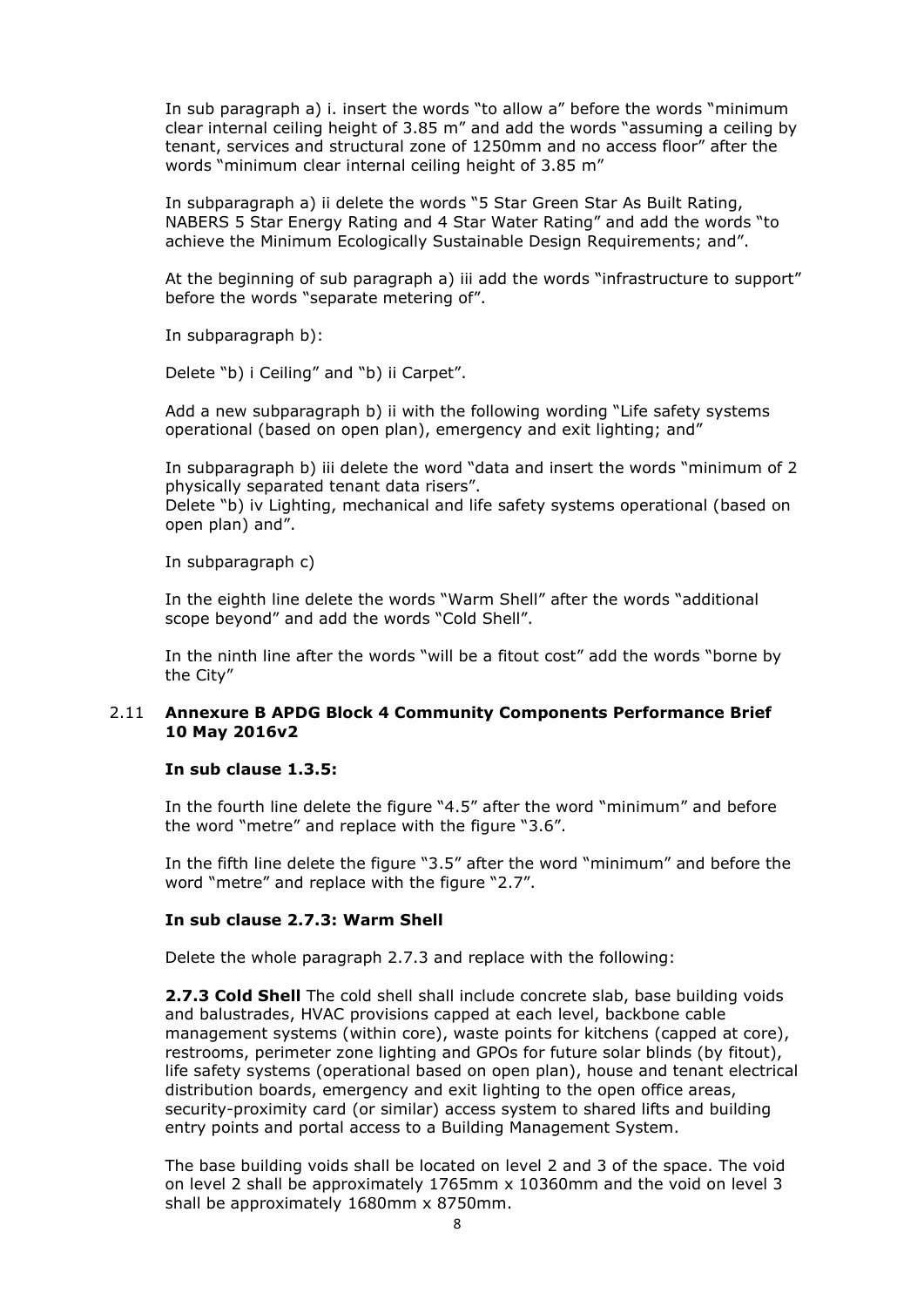# **Sub clause 2.7.4 Fitout:**

In the last sentence, delete the word "fire" after the word "interconnection".

## **Sub clause 2.7.5 Services Reticulation (Warm Shell)**

Delete the entire subclause 2.7.5.

## **In sub clause 2.8.1 Public Domain Design Requirements:**

Under the sub heading *Paving*:

In the sixth bullet point delete the last sentence beginning with the words "Paving design" and ending with the words "unit size"

In the eighth bullet point delete the words "and including representative of the 'Water Square'" after the words "Public Domain Design".

Under the sub heading *Lighting*:

Delete the eighth bullet point "Allow for lighting of public art elements".

## **In subclause 2.8.2 George Street Plaza:**

#### Under the heading **Additional Design Requirements**:

In the third bullet point add the words "except where otherwise agreed with Council" after the words "George Street boundary".

Under the sub heading *Trees*:

In the first bullet point delete the figure "80" before the word "sqm" and replace with the figure "65".

In the second bullet point delete the figure "4m" after the words "is no less than" and replace with the figure "3m".

Under the sub heading *Services infrastructure*:

In the third bullet point delete the figure "20' before the word "dBm" and replace with the figure "67".

In the fourth bullet point delete the words "Provide separate pumping facilities for the" before the words "lift in the community"; and add the word "designed" after the words "public cycle facility" and before the words "to address ".

## **In sub clause 2.8.5 Tower Link Bridge:**

Under the heading Key Design requirements:

In the first bullet point delete the figure "4" and replace with the figure "5" before the word "metres".

#### **In sub clause 2.9.2 Lower Ground:**

In the sixth line delete the words "transparent and" before the words "illuminated at night"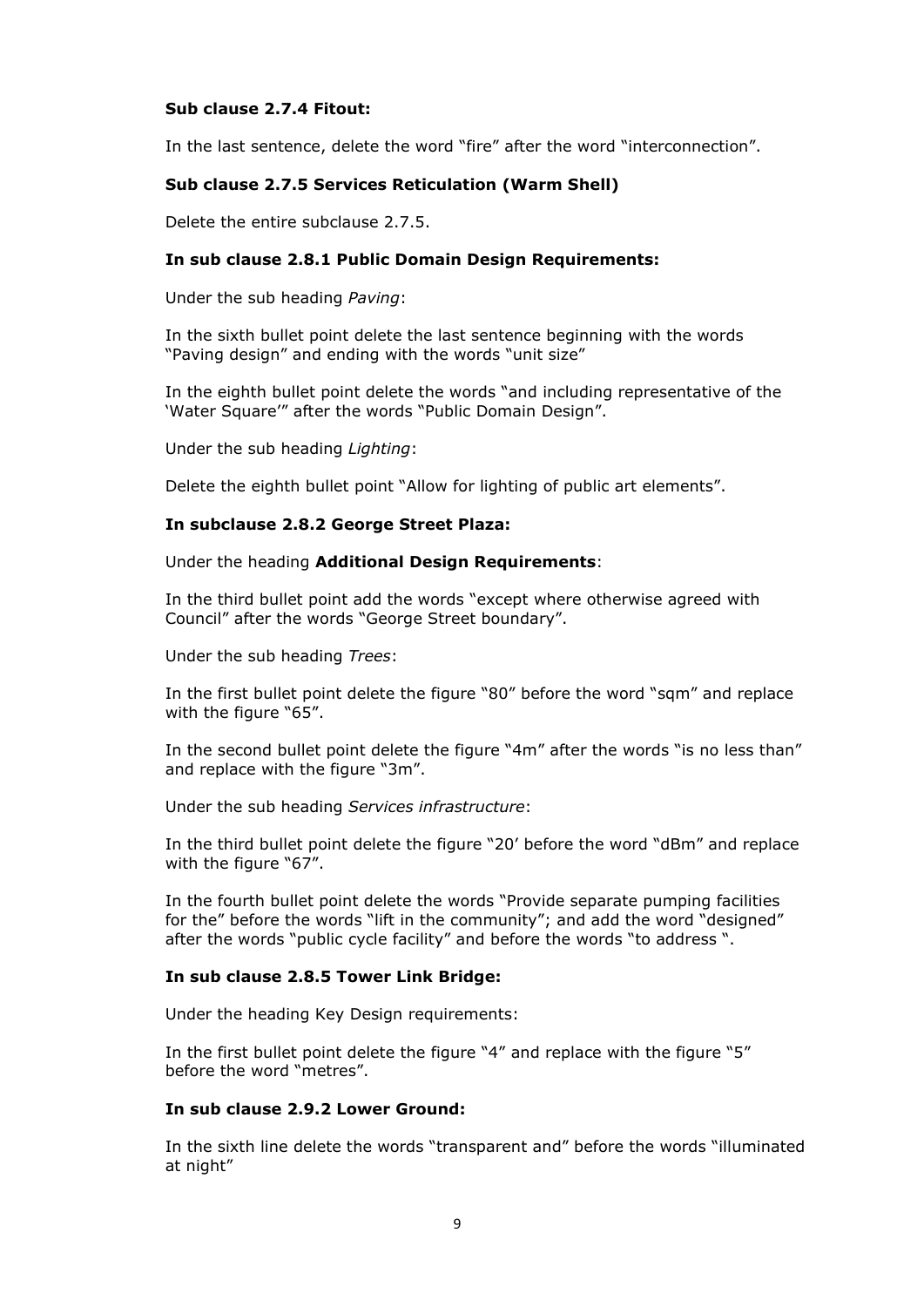In the seventh line delete the word "stone" after the word "quality" and before the word "finish".

## **In sub clause 2.9.3 Ground Floor:**

In the fifth line delete the words "with benches and work surfaces that can be hidden away when ground floor space needs to be maximised" after the words "on the ground floor".

In the seventh line after the words "floor space" delete the words "which is reconfigurable into a range of sizes and volumes" and the following sentence "Operable walls can be utilized to divide the space up into different floor plans/room sizes".

In the last line delete the figure "4.5" and replace with the figure "3.6" before the word "metre".

## **In sub clause 2.9.4 First Floor:**

In the third line delete the sentence "A concealable office should be included".

In the last line delete the figure "3.5" and replace with the figure "2.7" before the word "metre".

## **In sub clause 2.9.5 Roof Top:**

Delete the heading "Roof Top" and replace with the heading "Second Floor".

In the first line delete the word "roof" before the word "terrace"; and delete the words "the full extent of the roof are a" and add the words "part of the second floor" before the words "of the Community Building".

In the third line delete the word "roof" before the word "terrace".

Delete the first two bullet points

After the remaining two bullet points delete the remaining wording of the sub clause

#### **In sub clause 2.9.8 Building services:**

Under the heading *Mechanical*:

In the first line add the words "each space" add the words "excluding lobby and stairs".

In the second last line delete the words "the head end" after the words "and accessed via" and add the words "remote login".

Under the heading *Audio Visual and Communications*:

In the first line after the word "Building" add the words "by means of future cabling, excluding cabling and AV connection points in the Café cold shell area"

In the second paragraph delete the words "BMS, security and energy metering" after the word "data".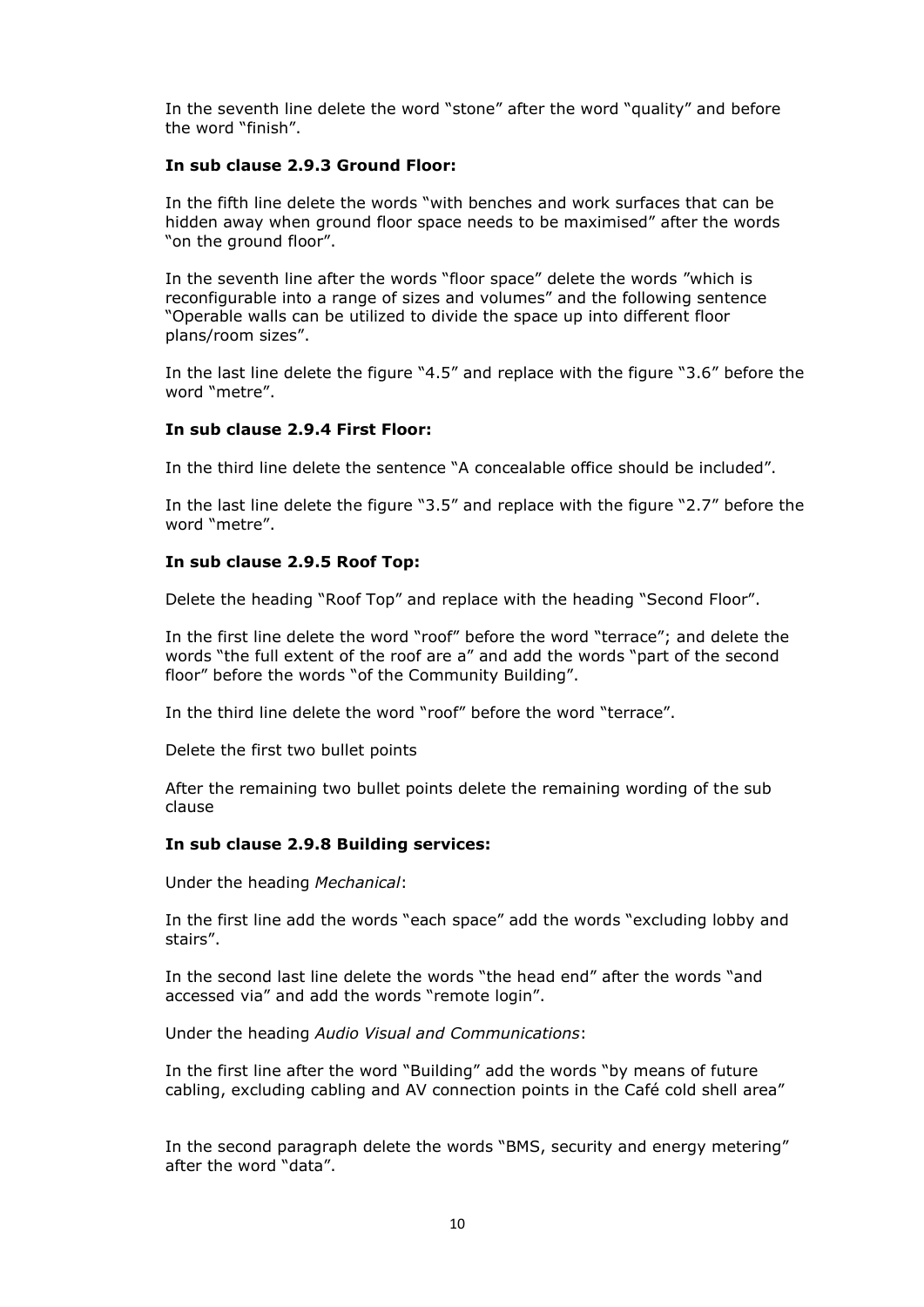In the last line delete the figure "20dBm" and replace with the figure "67dBm" before the words "in any area".

Under the heading *Hydraulic & Fire Services:*

In the final line, add the words "or S" after the "P".

# **In sub clause 2.10 3 Space Metrics :**

Under the heading *Bike Storage*:

In the first line delete the words "target 300" and replace with the words "minimum 200" before the word "bicycles".

In the second bullet point delete the figure "10" and replace with the figure "5" before the word "spaces".

Under the heading *Female changing rooms and showers*:

In the second line delete the figure "1" and replace with the figure "1.05" before the letter "m".

Under the heading *Male changing rooms and showers*:

In the second line delete the figure "1" and replace with the figure "1.05" before the letter "m".

Under the heading *Lockers*:

In the first line delete the figure "50" and replace with the figure 35 before the symbol "%".

In the second line delete the figure "50" and replace with the figure "65" before the symbol "%".

In the fourth line delete the figure "400" and replace with the figure "240" before the word "lockers".

Delete the last sentence "Lockers to be 400mm wide 'step lockers' or a 300mm wide box locker type, or a combination of the two" and replace with the sentence "Lockers to be a combination of double stack 'shirt-height' lockers and box type lockers".

## **In sub clause 2.10.6 Security/access**

In the last line delete the figure "20dBm" and replace with the figure "67dBm" before the words "in any area'.

## **In Appendix 2: Schedule of Warranties**

Delete the table and replace with the following:

| Name of Warranty | <b>Warranty from</b> | <b>Warranty to</b> | <b>Warranty Period</b><br>(to commence from<br>the |
|------------------|----------------------|--------------------|----------------------------------------------------|
|                  |                      |                    | Date of Completion)                                |
| <b>Structure</b> |                      |                    |                                                    |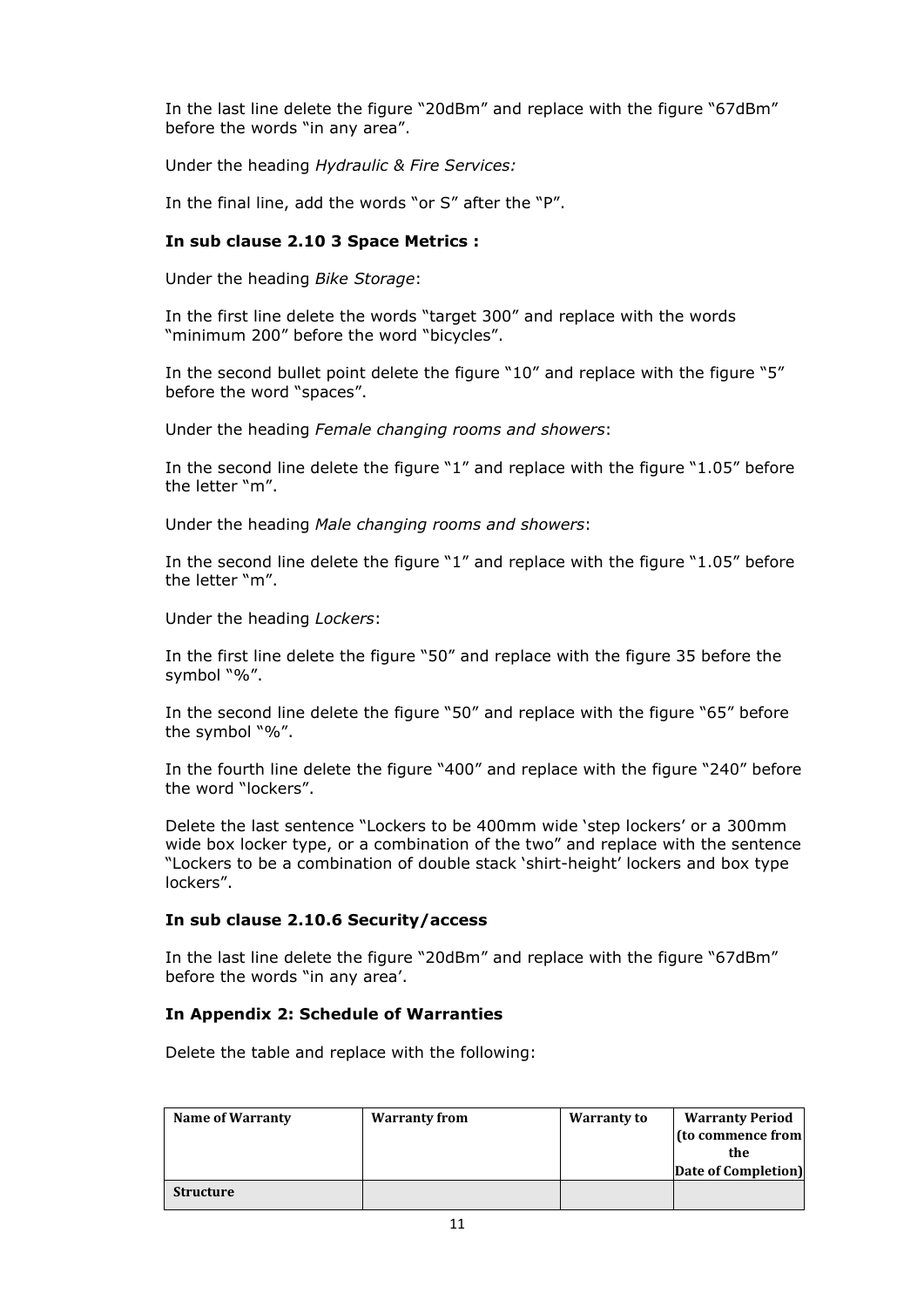| Permanent Rock Bolts                 | Designer and Installer                  | Principal | 50 years                             |
|--------------------------------------|-----------------------------------------|-----------|--------------------------------------|
| Piling                               | Designer and Installer                  | Principal | 50 years                             |
| (Collateral Warranty)*               |                                         |           |                                      |
| <b>Ground Anchors</b>                | Designer and Installer                  | Principal | 50 years                             |
| (Collateral Warranty)*               |                                         |           |                                      |
| Architecture                         |                                         |           |                                      |
| Termite Protection System            | Manufacturer                            | Principal | 10 years                             |
| Precast Concrete                     | Contractor                              | Principal | 25 years                             |
| <b>Light Steel Framing</b>           | Manufacturer and installer              | Principal | 20 years                             |
| Door Hardware                        | Supplier interlocked with<br>Installer  | Principal | 2 years                              |
| Non-façade Glazing                   | Manufacturer and installer              | Principal | 10 years, 5 years<br>laminated glass |
| Waterproof membrane                  | Supplier interlocked with               | Principal | 15 years                             |
| External                             | Applicator                              |           |                                      |
| (Collateral Warranty)*               |                                         |           |                                      |
| <b>Waterproof Membranes</b>          | Supplier interlocked with<br>Applicator | Principal | 15 years                             |
| <b>Wet Areas</b>                     |                                         |           |                                      |
| (Collateral Warranty)*               |                                         |           |                                      |
| <b>Window Coverings</b>              | Installer                               | Principal | 2 years fabric<br>5 years components |
|                                      |                                         |           |                                      |
|                                      |                                         |           |                                      |
| Tiling                               | Manufacturer                            | Principal | 5 years                              |
| Carpet                               | Manufacturer                            | Principal | 5 years                              |
|                                      |                                         |           |                                      |
| Anti Graffiti Coatings               | Manufacturer                            | Principal | 5 years                              |
|                                      |                                         |           |                                      |
| Internal paints                      | Manufacturer                            | Principal | 5 years                              |
| <b>External paints</b>               | Manufacturer                            | Principal | 20 years                             |
| <b>Resilient and Safety Flooring</b> | Manufacturer                            | Principal | 5 years                              |
| <b>Epoxy Floor Coatings</b>          | Manufacturer                            | Principal | 5 years                              |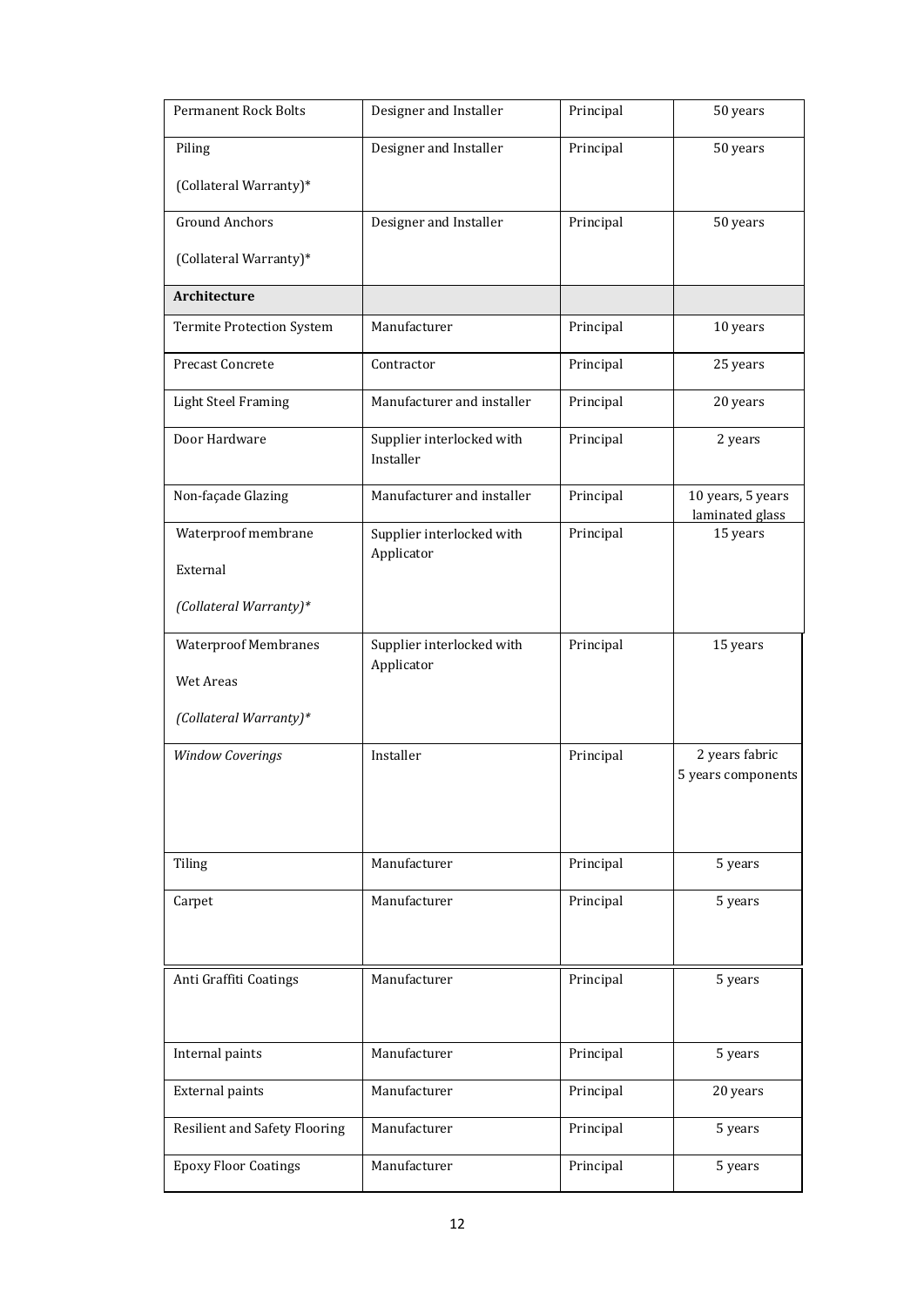| <b>Metal Roofing</b><br>(Collateral Warranty)*               | Manufacturer                          | Principal | As published (but a<br>minimum of 20<br>years)                             |
|--------------------------------------------------------------|---------------------------------------|-----------|----------------------------------------------------------------------------|
| <b>Grid Ceilings</b>                                         | Manufacturer                          | Principal | 7 years                                                                    |
| Façade                                                       |                                       |           |                                                                            |
| Façade System<br>(Collateral Warranty) *                     | Designer, Fabricator and<br>Installer | Principal | 10 years, 5 years for<br>laminated glass                                   |
| <b>Structural Silicone</b>                                   | Supplier, Contractor                  | Principal | 10 years                                                                   |
| <b>Automatic Doors</b>                                       | Supplier, Contractor                  | Principal | 1 years                                                                    |
| <b>Hydraulics</b>                                            |                                       |           |                                                                            |
| Plant, Equipment and Materials                               | Manufacturer/Supplier                 | Principal | 1 Year minimum or<br>Manufacturer<br><b>Warranty Period</b>                |
| Syphonic Rainwater<br>Installation (Collateral<br>Warranty)* | Designer and Installer                | Principal | 20 years                                                                   |
| <b>Fire Services</b>                                         |                                       |           |                                                                            |
| Plant, Equipment and Materials                               | Manufacturer/Supplier                 | Principal | 1 Year minimum or<br>Manufacturer<br><b>Warranty Period</b>                |
| Piping and Wiring Systems                                    | Manufacturer/Supplier                 | Principal | 1 Year                                                                     |
| <b>Fire Doors and Frames</b>                                 | Manufacturer/Installer                | Principal | 2 Years                                                                    |
| Mechanical                                                   |                                       |           |                                                                            |
| Toilet Exhaust System Thermal<br>Performance                 | Designer<br>/Fabricator/Contractor    | Principal | 40 years ( $N/A$ -<br>Toilet exhaust<br>system does not<br>need to satisfy |
| <b>TES Construction</b>                                      | Fabricator/Contractor                 | Principal | 7 years                                                                    |
| All Plant and Equipment                                      | Manufacturer/Supplier                 | Principal | 1 Year minimum or<br>Manufacturer<br><b>Warranty Period</b>                |
| Piping and Wiring                                            | Manufacturer/Supplier                 | Principal | 1 year                                                                     |
| <b>Electrical, Communications</b><br>and Security            |                                       |           |                                                                            |
| Services and Equipment                                       | Manufacturer/Supplier                 | Principal | 1 Year minimum or<br>Manufacturer<br><b>Warranty Period</b>                |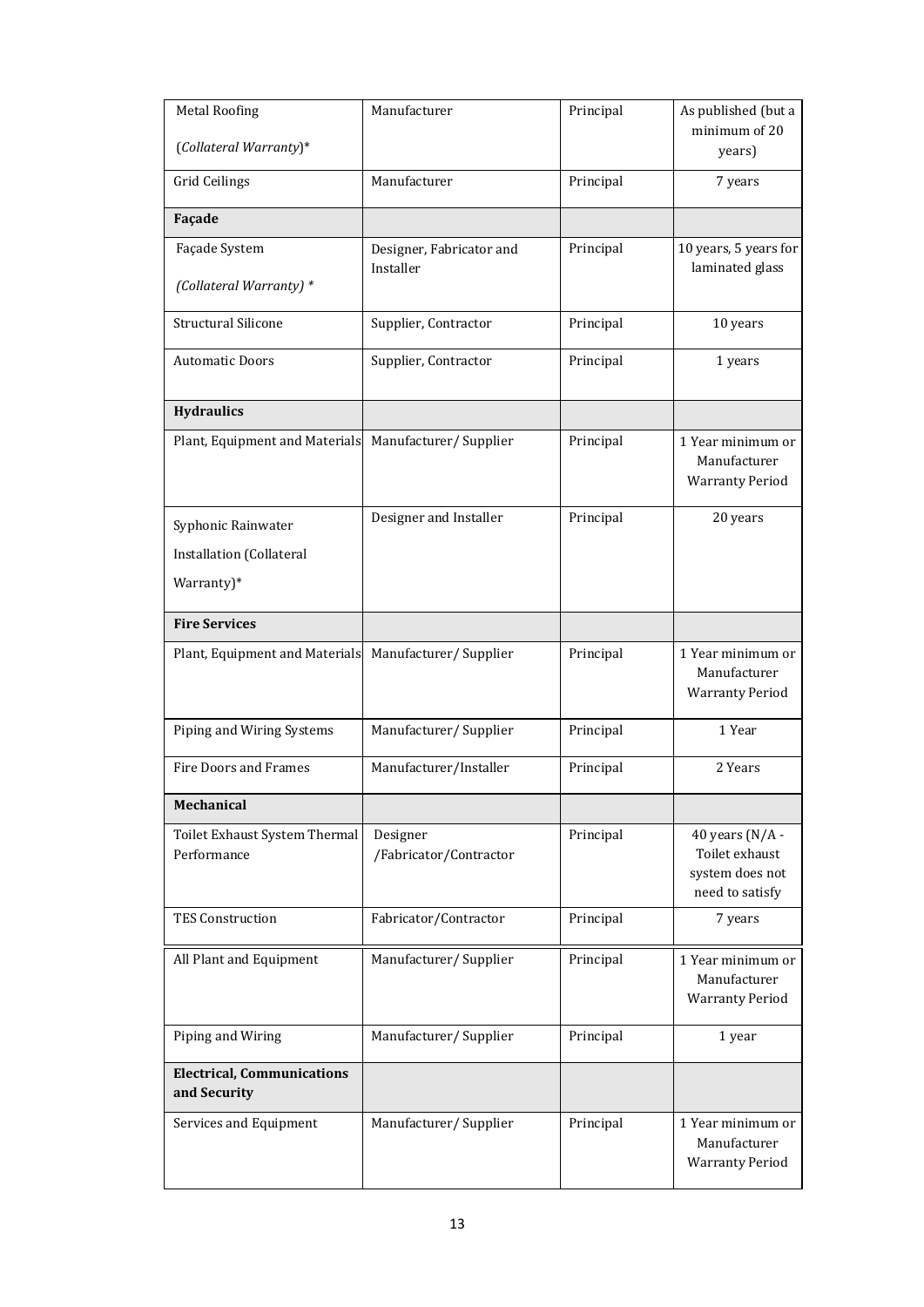| <b>Wiring Systems</b>                           | Manufacturer/Supplier      | Principal | 1 Year                                                                                                                     |
|-------------------------------------------------|----------------------------|-----------|----------------------------------------------------------------------------------------------------------------------------|
| <b>Surge Protection</b>                         | Manufacturer/Installer     | Principal | 5 years                                                                                                                    |
| LED's                                           | Supplier                   | Principal | 3 years                                                                                                                    |
| <b>Lightning Protection System</b>              | Manufacturer/Installer     | Principal | 20 years                                                                                                                   |
| <b>Vertical Transportation</b>                  |                            |           |                                                                                                                            |
| Lifts*<br>(Collateral Warranty)*                | Manufacturer and Installer | Principal | 1 year minimum or<br>Manufacturer<br><b>Warranty Period</b>                                                                |
| <b>Other</b>                                    |                            |           |                                                                                                                            |
| Sanitary and Kitchen Fittings<br>and Appliances | Manufacturer               | Principal | Manufacturer<br><b>Warranty Period</b>                                                                                     |
| All Fixed Joinery                               | Supplier/Installer         | Principal | 2 Years (1 year for<br>locks)                                                                                              |
| All Loose Furniture                             | Manufacturer/Supplier      | Principal | 3 years                                                                                                                    |
| <b>External Pavements</b>                       | Manufacturer               | Principal | 10 years                                                                                                                   |
| <b>Irrigation Systems</b>                       | Manufacturer/Installer     | Principal | 2 Years on product; 1<br>year on installation                                                                              |
| Roller Shutters and Grilles                     | Manufacturer/Installer     | Principal | 5 Years excluding<br>motor and controls;<br>motor and controls -<br>1 year                                                 |
| Metal Finishes - Internal                       | Manufacturer/Installer     | Principal | 15 years powder<br>coat and anodised;<br>10 years galvanized;<br>5 years specialist<br>metal finish (Astor<br>or Axolotyl) |
| Metal Finishes - External                       | Manufacturer/Installer     | Principal | 10 Years                                                                                                                   |

\*Subject to standard form of collateral warranty being agreed prior to commitment.

2.12 Replace all references in the Agreement to the previous sections of the *Environmental Planning and Assessment Act 1979* to the updated sections of the *Environmental Planning and Assessment Act 1979*.

# **3 NO OTHER CHANGE**

The parties confirm that the Agreement will continue in full force and effect as varied by this Deed of Variation. Nothing in this Deed of Variation will be read or construed as implying any form of variation or waiver other than as expressly set out in this Agreement.

# **4 FURTHER ASSURANCE**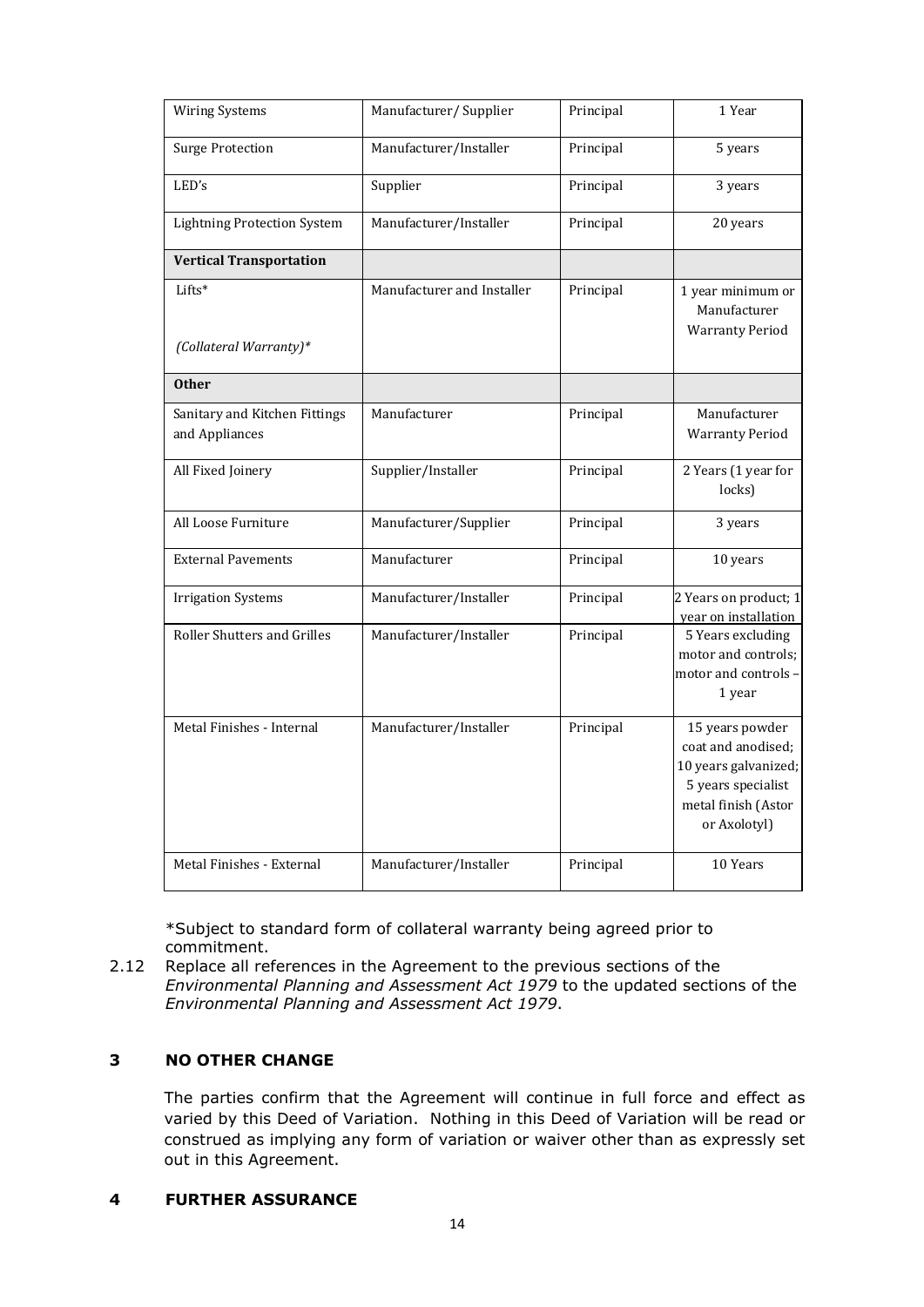Each party must promptly at its own cost do all things (including executing all documents) necessary or desirable to give full effect to this Deed of Variation.

# **5 LEGAL COSTS**

- 5.1 Each party is responsible for payment of its own legal costs arising from or in connection with this Deed of Variation.
- 5.2 The Developer must (at its cost) procure registration of this Deed of Variation under the *Real Property Act 1900 (NSW)* in the relevant folio of the Register in accordance with section 7.6 of the *Environmental Planning and Assessment Act 1979 (NSW)*.

## **6 GENERAL**

- 6.1 This Deed of Variation contains the entire agreement between the parties and any previous negotiations, agreements, representations or warranties relating to the subject matter of this Deed of Variation are of no effect.
- 6.2 A right may only be waived in writing, signed by the party giving the waiver, and:
	- (a) no other conduct of a party (including a failure to exercise, or delay in exercising, the right) operates as a waiver of the right or otherwise prevents the exercise of the right;
	- (b) a waiver of a right on one or more occasions does not operate as a waiver of that right if it arises again; and
	- (c) the exercise of a right does not prevent any further exercise of that right or of any other right.
- 6.3 Nothing in this Deed of Variation in any way restricts or otherwise affects the City's unfettered discretion to exercise its statutory powers as a public authority.
- 6.4 The invalidity, illegality or unenforceability of any provisions of this Deed of Variation will not affect the validity or enforceability of any other provisions.
- 6.5 This Deed of Variation may only be varied in writing by the agreement of the parties.
- 6.6 This Deed of Variation is governed by and construed in accordance with the law of the State of New South Wales.
- 6.7 The parties submit to the non-exclusive jurisdiction of the courts of New South Wales in relation to all matters arising under, or relating to, this Deed of Variation.